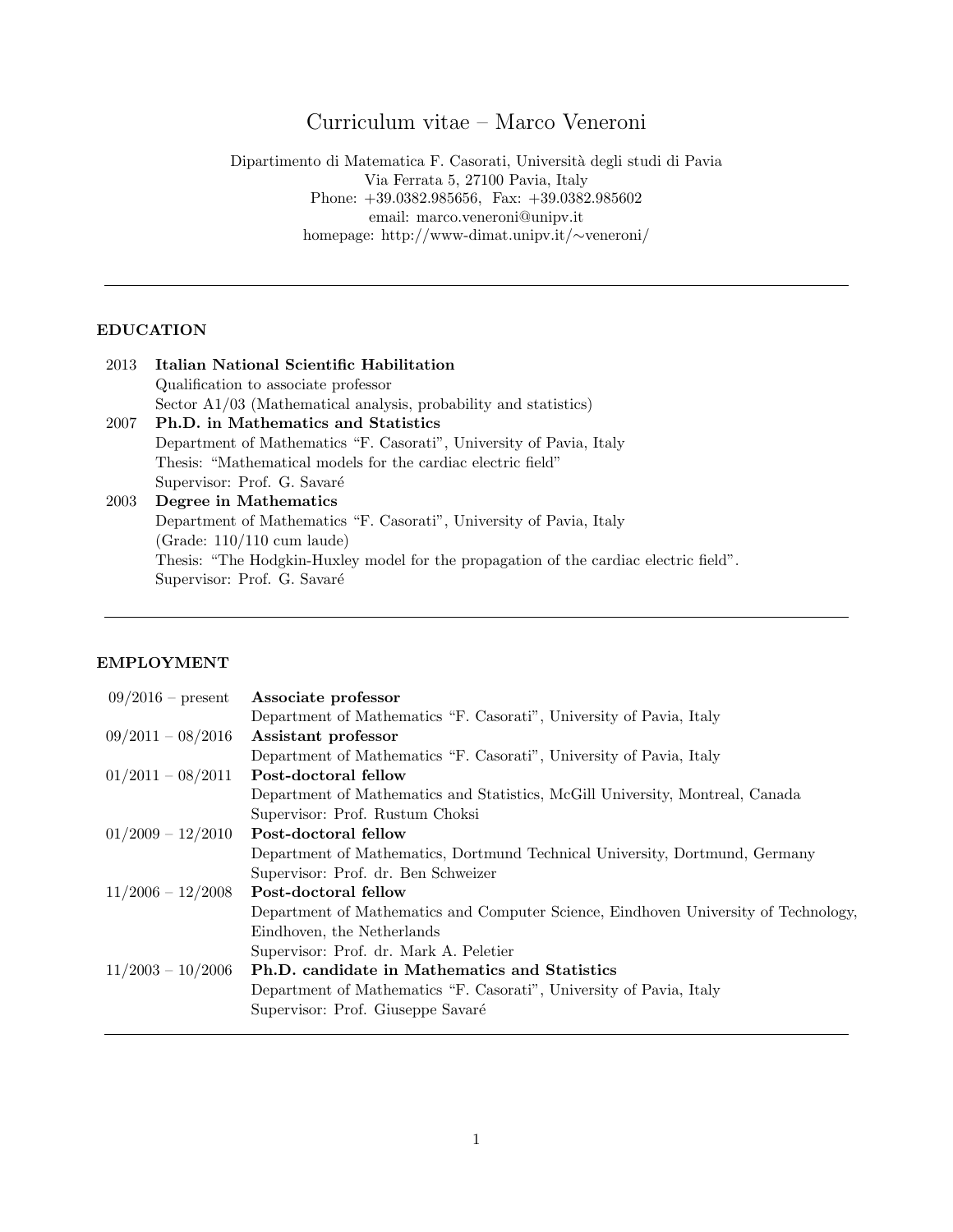## PUBLICATIONS

## PREPRINTS

1. G. Auricchio and M. Veneroni. On the structure of optimal transportation plans between discrete measures. ArXiV preprint 2104.13106 (2021).

#### PUBLISHED PAPERS and PROCEEDINGS

- 2. G. Auricchio, A. Codegoni, S. Gualandi, G. Toscani and M. Veneroni. The equivalence of Fourier-based and Wasserstein metrics on imaging problems. Rendiconti Lincei - Matematica e applicazioni, 31 (2020), 627–649.
- 3. F. Bassetti, S. Gualandi and M. Veneroni. On the computation of Kantorovich-Wasserstein distances between 2D-histograms by uncapacitated minimum cost flows. SIAM Journal on Optimization, 30 (2020), 2441–2469.
- 4. G. Auricchio, F. Bassetti, S. Gualandi and M. Veneroni. Computing Wasserstein barycenters via Linear Programming. Lecture Notes in Artificial Intelligence, 11494 (2019), 355–363.
- 5. G. Auricchio, S. Gualandi and M. Veneroni. The Maximum Nearby Flow Problem. Advances in Optimization and Decision Science for Society, Services and Enterprises. AIRO Springer Series, vol 3 (2019), 22–33.
- 6. G. Auricchio, S. Gualandi, M. Veneroni and F. Bassetti. Computing Kantorovich-Wasserstein distances on d-dimensional histograms using  $(d+1)$ -partite graphs. Advances in Neural Information Processing Systems (2018), 5793–5803.
- 7. L. Lussardi, S. Marini and M. Veneroni. Stochastic homogenization of maximal monotone relations and applications. Networks and Heterogeneous Media, 13 (2018), no. 1, 27–45.
- 8. S. Pelletier, O. Jabali, G. Laporte, M. Veneroni. Battery Degradation and Behaviour Modeling for Electric Vehicles. Transportation Research Part B: Methodological, 103 (2017), 158–187.
- 9. A. Segatti, M. Snarski, M. Veneroni. Analysis of a variational model for nematic shells. Mathematical Models and Methods in Applied Sciences, 26 (2016), no. 10, 1865–1918.
- 10. G. Canevari, A. Segatti, M. Veneroni. Morse's index formula in VMO for compact manifolds with boundary. Journal of Functional Analysis, 269 (2015), no. 10, 3043–3082.
- 11. B. Schweizer, M. Veneroni. Homogenization of plasticity equations with two-scale convergence methods. Applicable Analysis, 94 (2015), no. 2, 376–399.
- 12. A. Segatti, M. Snarski, M. Veneroni. Equilibrium configurations of nematic liquid crystals on a torus. Physical Review E, 90 (2014), no. 1, 012501.
- 13. B. Schweizer, M. Veneroni. On non-periodic homogenization of time-dependent equations. Nonlinear Analysis Real World Applications, 15 (2014), 381–391.
- 14. R. Choksi, M. Morandotti, M. Veneroni. Global minimizers for axisymmetric multi-phase membranes. ESAIM Control, Optimisation and Calculus of Variations, 19 (2013), no. 4, 1014–1029.
- 15. M. A. Peletier, M. Renger, M. Veneroni. Variational formulation of the Fokker-Planck equation with decay: a particle approach. Communications in Contemporary Mathematics, 15 (2013), no. 5, 1350017, 43 pp.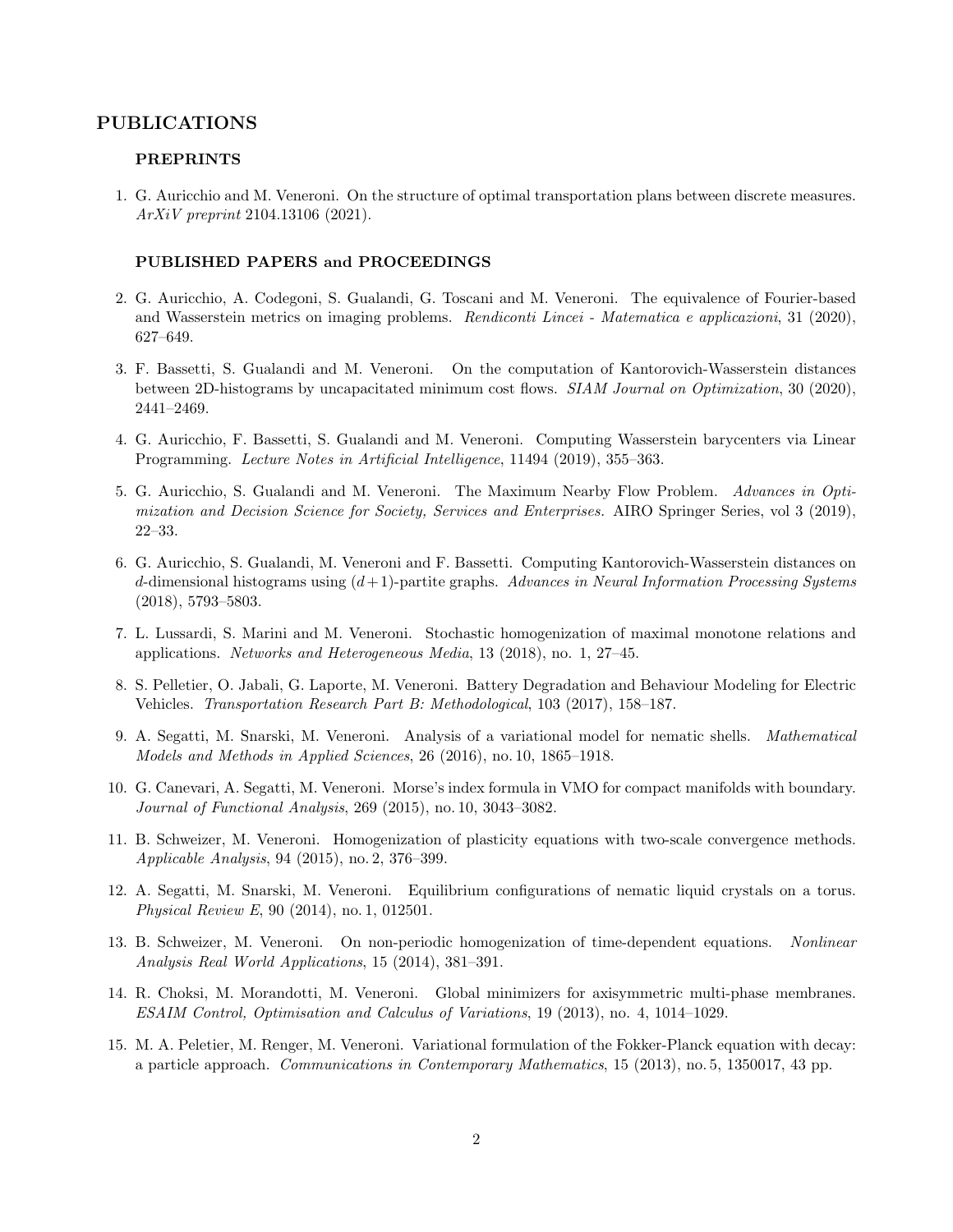- 16. R. Choksi, M. Veneroni. Global minimizers for the doubly-constrained Helfrich energy: the axisymmetric case. Calculus of Variations and Partial Differential Equations, 48, (2013), no. 3-4, 337–366.
- 17. S. Arnrich, A. Mielke, M. A. Peletier, G. Savaré, M. Veneroni. Passage to the limit in a Wasserstein gradient flow: from diffusion to reaction. Calculus of Variations and Partial Differential Equations, 44 (2012), no. 3, 419–454.
- 18. M. A. Peletier, G. Savaré, M. Veneroni. Chemical reactions as Gamma-limit of diffusion. SIAM Review, 54 (2012), no. 2, 327–352.
- 19. M. A. Peletier, M. Veneroni. Stripe patterns and a projection-valued formulation of the Eikonal Equation. Philosophical Transactions of the Royal Society A: Mathematical, Physical & Engineering Sciences, 370 (2012), 1730–1739.
- 20. M. A. Peletier, M. Veneroni. Stripe patterns and the Eikonal equation. Discrete and Continuous Dynamical Systems – Series S, 5 (2012), no. 1, 183–189.
- 21. B. Schweizer, M. Veneroni. The needle problem approach to non-periodic homogenization. Networks and Heterogeneous Media, 6 (2011), no. 4, 755–781.
- 22. M. Veneroni. Stochastic homogenization of subdifferential inclusions via scale integration. International Journal of Structural Changes in Solids, 3 (2011), no. 1, 83–98.
- 23. B. Schweizer, M. Veneroni. Periodic homogenization of the Prandtl-Reuss model with hardening. Journal of Multiscale Modelling, 2 (2010), no. 1 & 2, 69–106.
- 24. M. A. Peletier, M. Veneroni. Non-oriented solutions of the Eikonal equation. Comptes Rendus Mathématique, 348 (2010), no. 19–20, 1099–1101.
- 25. M. A. Peletier, G. Savaré, M. Veneroni. From diffusion to reaction via Gamma-convergence. SIAM Journal on Mathematical Analysis, 42 (2010), no. 4, 1805–1825.
- 26. M. A. Peletier, M. Veneroni. Stripe patterns in a model for block-copolymers. Mathematical Models and Methods in Applied Sciences, 20 (2010), no. 6, 843–907.
- 27. M. Veneroni. Reaction-Diffusion systems for the macroscopic bidomain model of the cardiac electric field. Nonlinear Analysis Real World Applications, 10 (2009), no. 2, 849–868.
- 28. M. Veneroni. Reaction-Diffusion systems for the microscopic cellular model of the cardiac electric field. Mathematical Methods in the Applied Sciences, 29 (2006), no. 14, 1631–1661.

## THESES

- 29. M. Veneroni. Mathematical models for the cardiac electric field. 2007. Ph.D. thesis, Università degli Studi di Pavia, Italy.
- 30. M. Veneroni. The Hodgkin-Huxley model for the propagation of the cardiac electric field. 2003. Degree thesis in Mathematics, Universit`a degli Studi di Pavia, Italy.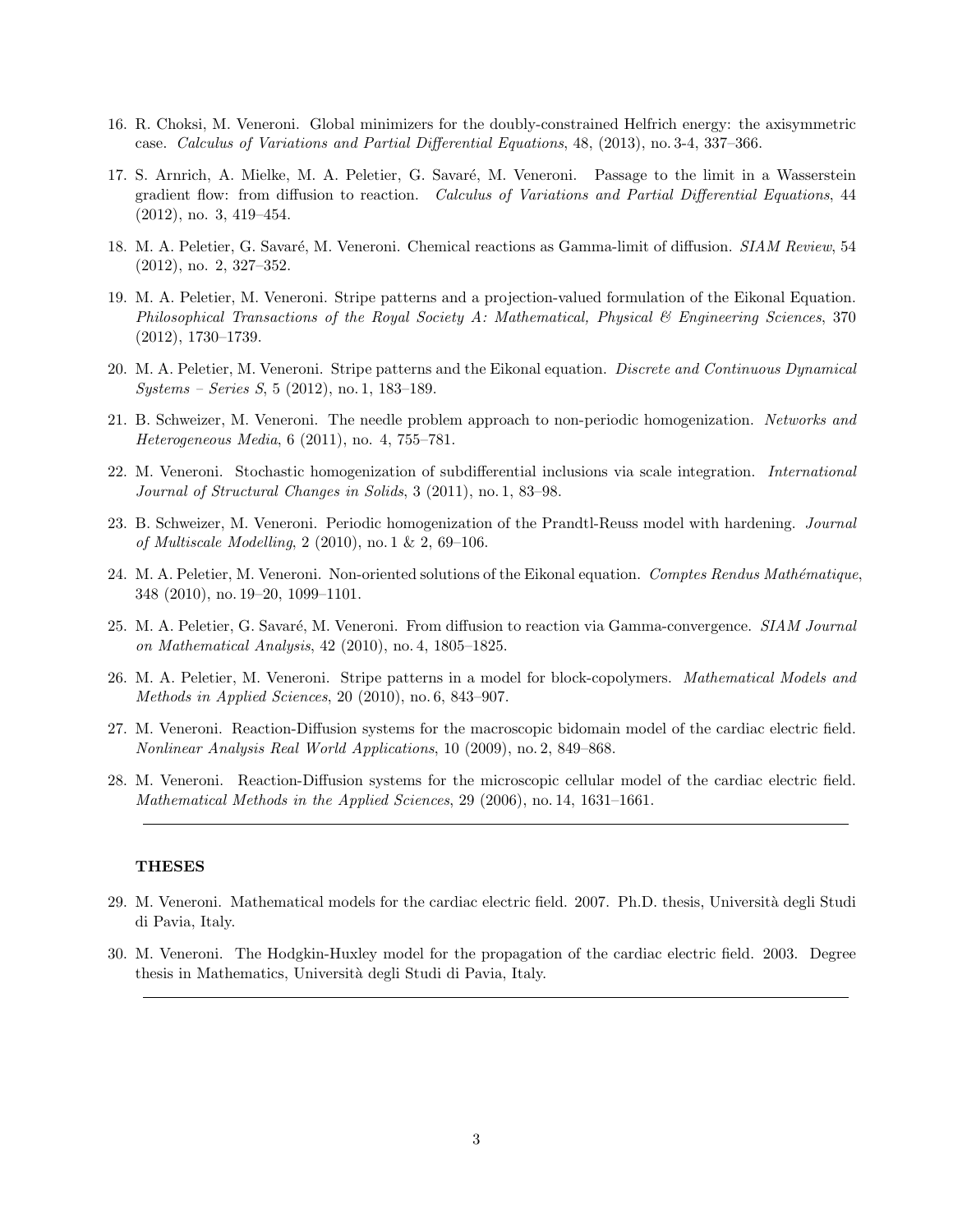### REPORTS & PROFESSIONAL ARTICLES

- 31. F. Bassetti, S. Gualandi, M. Veneroni. On the computation of distances between 2-D histograms by minimum cost flows. XXII Workshop on Combinatorial Optimization. 2018.
- 32. B. Schweizer, M. Veneroni. Homogenization of plasticity equations with hardening using Finite-Element approaches. Oberwolfach report. 2013.
- 33. M. A. Peletier, M. Veneroni. Stripe patterns and the Eikonal equation. Oberwolfach report. 2009.
- 34. M. Veneroni. Modelli matematici per il campo elettrico cardiaco. La Matematica nella Società e nella Cultura: Rivista dell'Unione Matematica Italiana, 1 (2008), no. 2, 367–370.
- 35. J.B. van den Berg, N. van den Berg, B. van den Bergen, A. Boer, F. van de Bult, S. Dahmen, K. Frederix, Y. van Gennip, J. Hulshof, H. Meijer, P.H.M.W. in 't Panhuis, C. Stolk, R. Swierstra, M. Veneroni, E. Vondenhoff. Understanding the electromagnetic field in an MRI scanner. In R.H. Bisseling, K. Dajani, T.J. Dijkema, J. van de Leur, P.A. Zegeling (Eds.), Proceedings 58th European Study Group Mathematics with Industry (ESGI58/SWI2007, Utrecht, The Netherlands, January 29-February 2, 2007). (pp. 69-90).

## AWARDS

- 2011 SIAM Review's SIGEST award for the research article: M. A. Peletier, G. Savaré, M. Veneroni. From diffusion to reaction via Gamma-convergence. SIAM Journal on Mathematical Analysis, 42 (2010), no. 4, 1805–1825.
- 2004 "Prof. Vittorio Emanuele Galafassi" prize for the best degree thesis in Mathematics at the University of Pavia, Italy.

## GRANTS

## Individual grants

- 2014 Renewal of the "Rita Levi Montalcini" program for young researchers see below Funding institution: the Italian Ministry for University and Research Duration: three years
- 2010 "Rita Levi Montalcini" program for young researchers Funding institution: the Italian Ministry for University and Research Duration: three years, renewable
- 2007 Applied research grant "Ingenio" Funding institution: Regione Lombardia, Italy Duration: one year
- 2003 Scholarship for the Ph.D. in Mathematics and Statistics at the University of Pavia, Italy Funding institution: the Italian Ministry for University and Research Duration: three years.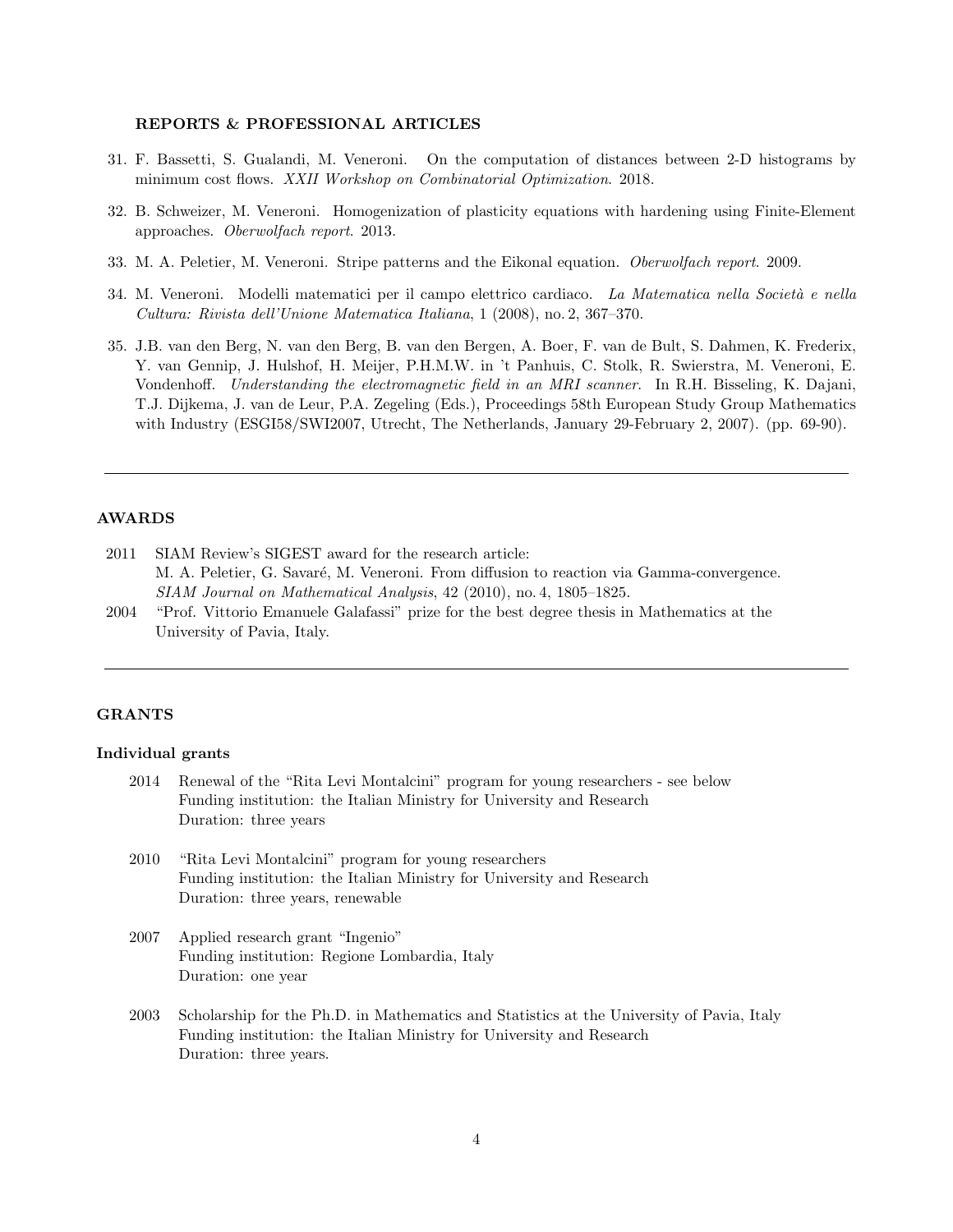## Group grants

- 2017 Scientific project coordinator Title: "Dynamics of defects on curved surfaces" Funding institution: INDAM (National Institute of High Mathematics - Italy) Duration: one year Size of research team: four researchers
- 2016 Member of scientific project Title: "Well-posedness and asymptotic analysis for models of liquid crystals and polymers" Funding institution: INDAM (National Institute of High Mathematics - Italy) Duration: one year Size of research team: six researchers (Scientific coordinator: Cecilia Cavaterra (University of Milano))
- 2014 Scientific project coordinator Title: "Surface energies: Analysis and applications to liquid crystals" Funding institution: INDAM (National Institute of High Mathematics - Italy) Duration: one year Size of research team: three researchers
- 2012 Member of scientific project Title: "Mathematical analysis of fluxes of liquid crystals" Funding institution: INDAM (National Institute of High Mathematics - Italy) Duration: one year Size of research team: five researchers (Scientific coordinator: Antonio Segatti (University of Pavia))
- 2011 Member of scientific project Title: "Calculus of Variations" Funding institution: the Italian Ministry for University and Research Program: Scientific Research Programs of Relevant National Interest (PRIN) Duration: three years Size of the local cluster: 20 researchers Scientific coordinators: Gianni Dal Maso (SISSA Trieste) and Giuseppe Savaré (University of Pavia)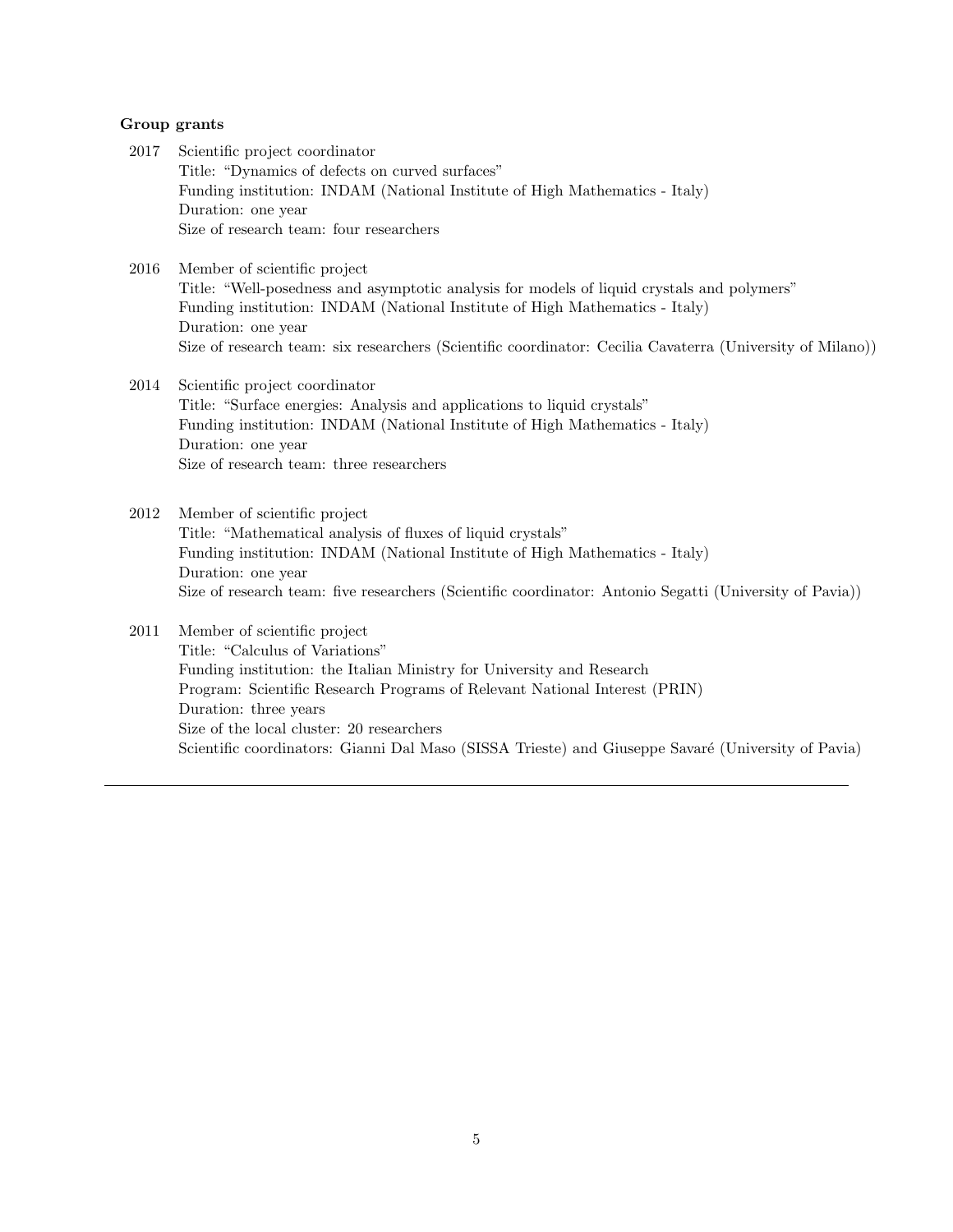## RESEARCH VISITS

| $01/2016 - 04/2016$ | Department of Mathematics and Statistics, McGill University, Montreal, Canada<br>(Invited by Prof. Rustum Choksi) |
|---------------------|-------------------------------------------------------------------------------------------------------------------|
| 04/2014             | SISSA – International School for Advanced Studies, Trieste, Italy<br>(Invited by Dr. Luca Heltai)                 |
| $03/2013 - 09/2013$ | Department of Mathematics and Statistics, McGill University, Montreal, Canada<br>(Invited by Prof. Rustum Choksi) |
| 01/2013             | Institute for Applied Mathematics, Bonn, Germany<br>(Invited by Prof. dr. Juan Velázquez)                         |
| $09/2011 - 02/2012$ | Department of Mathematics and Statistics, McGill University, Montreal, Canada<br>(Invited by Prof. Rustum Choksi) |

## TEACHING EXPERIENCE

## University of Pavia, Italy

- Mathematics, 1st year Bachelor of Biological Sciences since 2017.
- Mathematical analysis 2, 1st year Bachelor of Biomedical, Electronic, and Computing systems Engineering - since 2012.
- Evolution equations, 1st and 2nd year Masters of Mathematics 2016 and 2018.
- Mathematical analysis, 1st year Bachelor of Civil Engineering 2016.
- Mathematical analysis 1, 1st year Bachelor of Biomedical, Electronic, and Computing systems Engineering - 2015.
- Mathematical analysis 2, 1st year Bachelor in Building Engineering and Architecture 2013 and 2015.
- Mathematical analysis 3, 1st year Masters of Civil Engineering 2013.
- Mathematical methods for Engineering, 2nd year Bachelor of Biomedical and Computing systems Engineering - 2012.
- Advanced mathematical methods for Engineering, 1st year Masters of Electrical Engineering 2012.

## McGill University – Montreal, Canada

- 2011 Co-lecturer: Seminar on Operator theory Masters, PhD, Postdoctoral students
	- Lecturer: Applied linear algebra (MATH–270) 2nd year Bachelor of Computer, Electrical, Software Engineering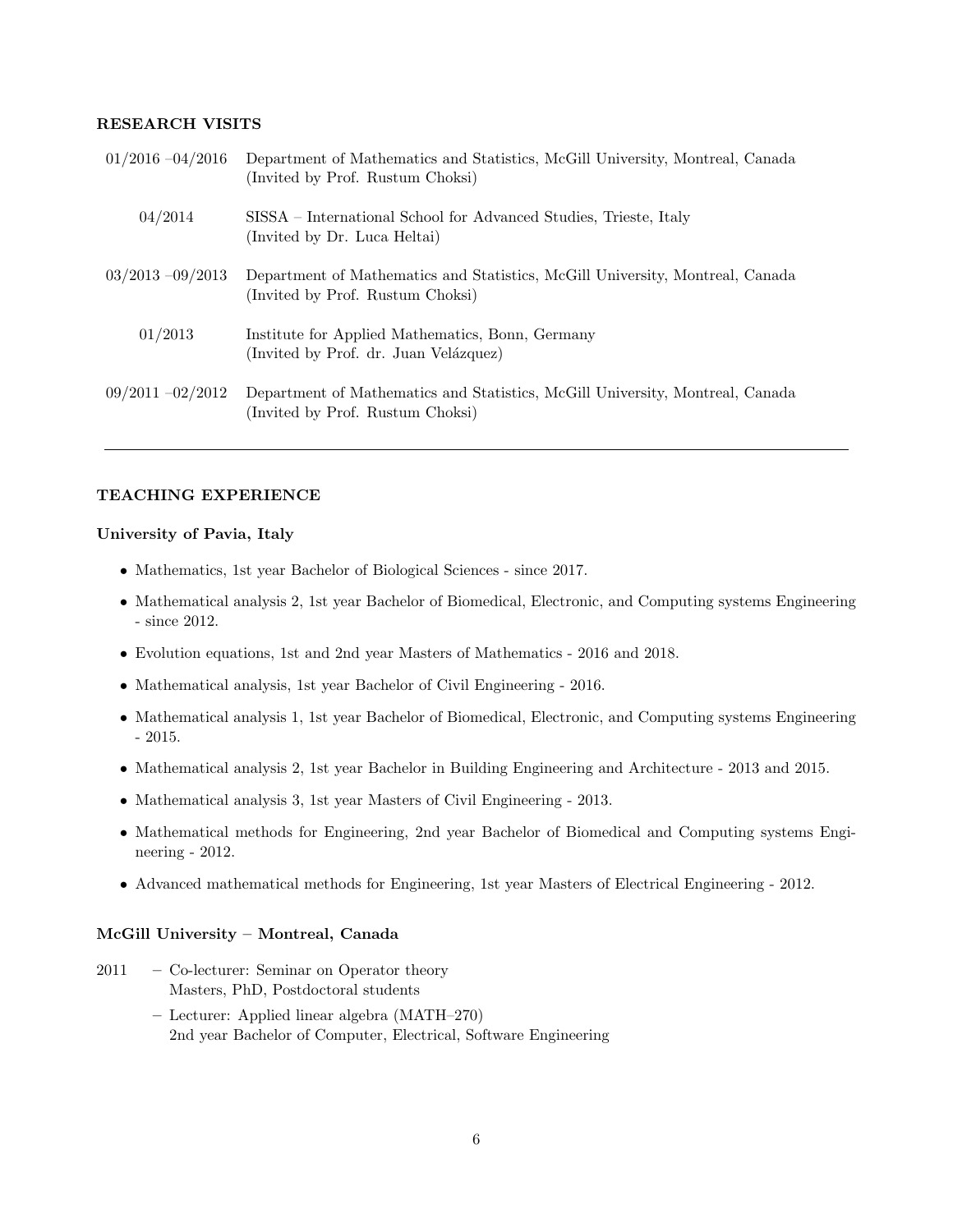## Technical University Dortmund, Germany

| $2010 - 11$ | - Lecturer: An introduction to homogenization theory |
|-------------|------------------------------------------------------|
|             | 1st and 2nd year Masters of Mathematics              |

- Co-lecturer: Seminar on Introduction to stochastic homogenization Masters, PhD, Postdoctoral students
- Co-lecturer: Seminar on Stochastic partial differential equations Masters, PhD, Postdoctoral students
- 2009–10 Lecturer: Advanced Engineering Mathematics 1st year Masters of Automation and Robotics
	- Lecturer: Weak convergence methods in calculus of variations and PDEs Masters and PhD students

## Eindhoven University of Technology, The Netherlands

- 2007–08 Co-Lecturer: Seminar on Partial Differential Equations PhD, Postdoctoral students
	- Co-Lecturer: Seminar on An introduction to Gamma-convergence Masters, PhD, Postdoctoral students

## STUDENT SUPERVISION

- $2021$  · Gennaro Auricchio, PhD in Mathematics, Università degli Studi di Pavia. Title of the thesis: "Efficient methods for Discrete Optimal Transport" Co-supervisor with prof. S. Gualandi, Università degli Studi di Pavia.
- 2020 · **Francesca Bagnalasta**, Bachelor's in Mathematics, Università degli Studi di Pavia. Title of the thesis: "Teoria dei sistemi dinamici singolarmente perturbati ed applicazioni in elettrofisiologia".

· **Emanuele Carnevale Baraglia**, Bachelor's in Bioengineering, Università degli Studi di Pavia. Title of the thesis: " Un modello matematico per la precessione di fase dell'attività delle cellule di posizione ippocampali". Co-supervisor: prof. G. R. Biella, Universit`a degli Studi di Pavia. · Sofia M. Cecchini, Bachelor's in Bioengineering, Università degli Studi di Pavia. Title of the thesis: "Un algoritmo di trasporto ottimo per la registratura di immagini". · Rachele Mascolo, Bachelor's in Mathematics, Università degli Studi di Pavia. Title of the thesis: "Reti neurali feed-forward: analisi e applicazione per il riconoscimento di cifre manoscritte". · Erick Turricelli, Bachelor's at IUSS, Dept. of Science, Technology, and Society.

- Title of the thesis: "Design of an autonomous system for a driverless car".
- 2017 · Elisa C. Pavarino, Bachelor's in Bioengineering, Università degli Studi di Pavia. Title of the thesis: "La rappresentazione dello Spazio nel Cervello: modelli computazionali per le grid cells". Co-supervisor with prof. G. R. Biella, Universit`a degli Studi di Pavia.
- 2016 · Stefano Marini, Master's in Mathematics, Università Cattolica del Sacro Cuore, Brescia. Title of the thesis: "Stochastic homogenization of maximal monotone relations and applications" Co-supervisor with prof. L. Lussardi, Universit`a Cattolica del Sacro Cuore, Brescia.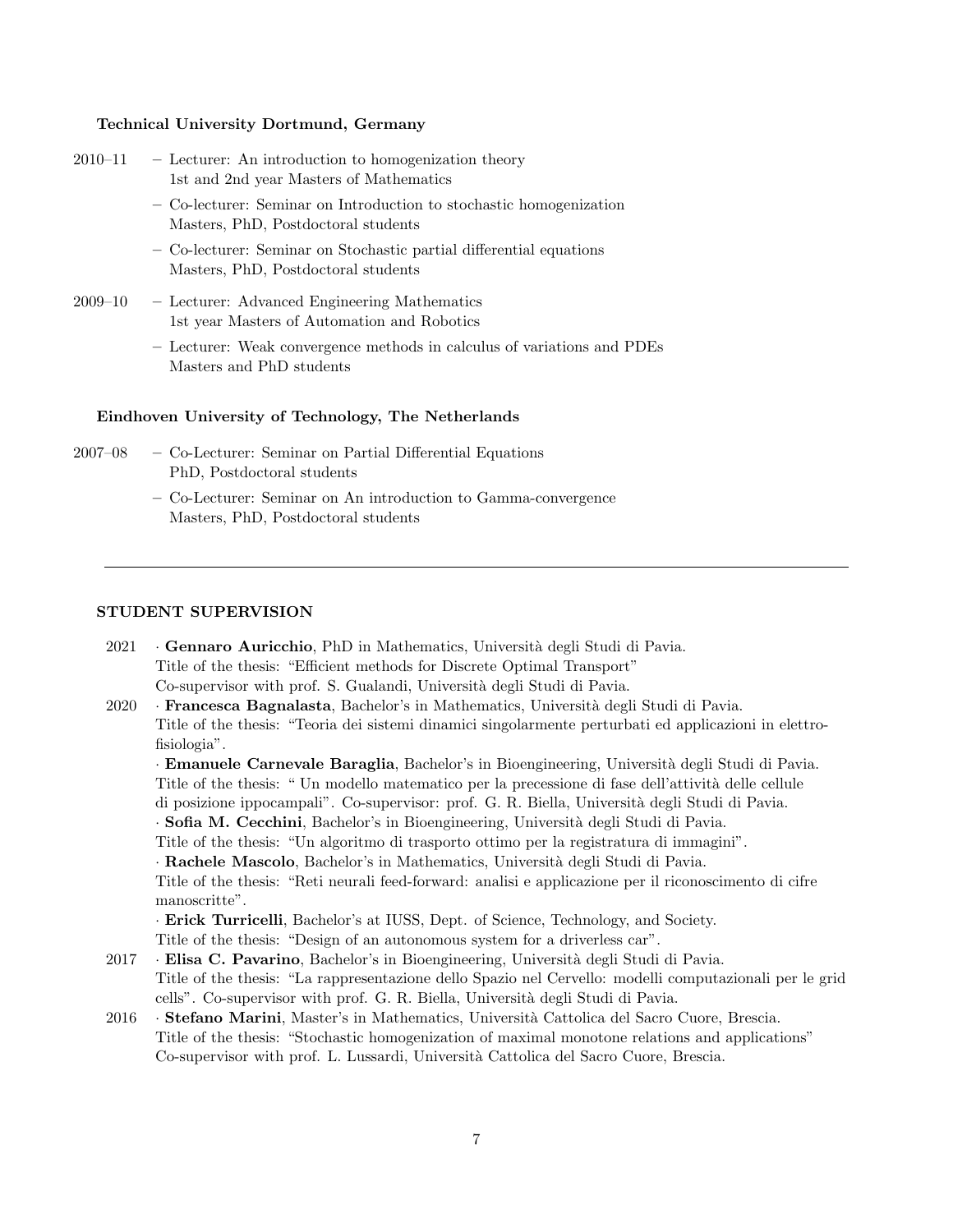- 2012 · Michael Snarski, (report for a Scholarship funded by the Natural Sciences and Engineering Research Council of Canada), McGill University, Montreal. Title of the report: "A survey of genus 1 minimizers to the constrained Willmore and Helfrich functionals for biological membranes". Informal supervision with prof. R. Choksi and prof. D. Jakobson, McGill University, Montreal.
- 2011 Zhe Chen, Bachelor's in Mathematics (report for an Undergraduate Summer Scholarship funded by Institut des Sciences Mathématiques - Montréal), McGill University, Montreal. Title of the Honours independent study: "Convex analysis and nonlinear optimization". Co-supervisor with prof. G. Tsogtgerel, McGill University, Montreal.

## SCIENTIFIC PRESENTATIONS

- "Stochastic homogenization of maximal monotone relations and applications", invited seminar, University of Trento, April 5, 2017
- "Stochastic homogenization of maximal monotone relations", 16th GAMM-Seminar on Microstructures, Dortmund, January 21, 2017
- "Analysis of a Variational Model for Nematic Shells", CIME course on Mathematical Thermodynamics of complex fluids, Cetraro, July 2, 2015
- "On minimizers of the bending energy for two-phase biomembranes", SIAM Conference on Life Sciences, Charlotte (NC), August 6, 2014
- "Some results on a variational model for nematic shells-Part  $B$ ",  $10^{th}$  AIMS Conference on Dynamical Systems, Differential Equations and Applications, Madrid, July 8, 2014
- "On minimizers of the bending energy for two-phase biomembranes",  $9^{th}$  European Conference on Mathematical and Theoretical Biology, Göteborg, June 15, 2014
- "Analysis of a variational model for liquid crystal shells",  $18^{th}$  European Conference on Mathematics for Industry, Taormina, June 11, 2014
- "Equilibrium configurations of nematic liquid crystals on surfaces", invited seminar, SISSA Trieste, April 1, 2014
- "Equilibrium configurations of nematic liquid crystals on surfaces", two days Workshop on LC-flows, Pavia, March 24-25, 2014
- "On minimizers of Helfrich energy for two-phase biomembranes", invited seminar, Technical University Dortmund, March 05, 2013
- "On minimizers of Helfrich energy for two-phase biomembranes", workshop on Variational Models and Methods for Evolution, Levico Terme, September 10-12, 2012
- "On minimizers of the bending energy of two-phase biomembranes", invited seminar, McGill University, Montreal, August 31, 2012
- "On minimizers of Helfrich energy for two-phase biomembranes", workshop on Geometry of Interfaces and Capillarity, Granada, June 25-27, 2012
- "On minimizers of Helfrich energy for two-phase biomembranes", 12th International Conference on Free Boundary Problems, Frauenchiemsee, June 11-15, 2012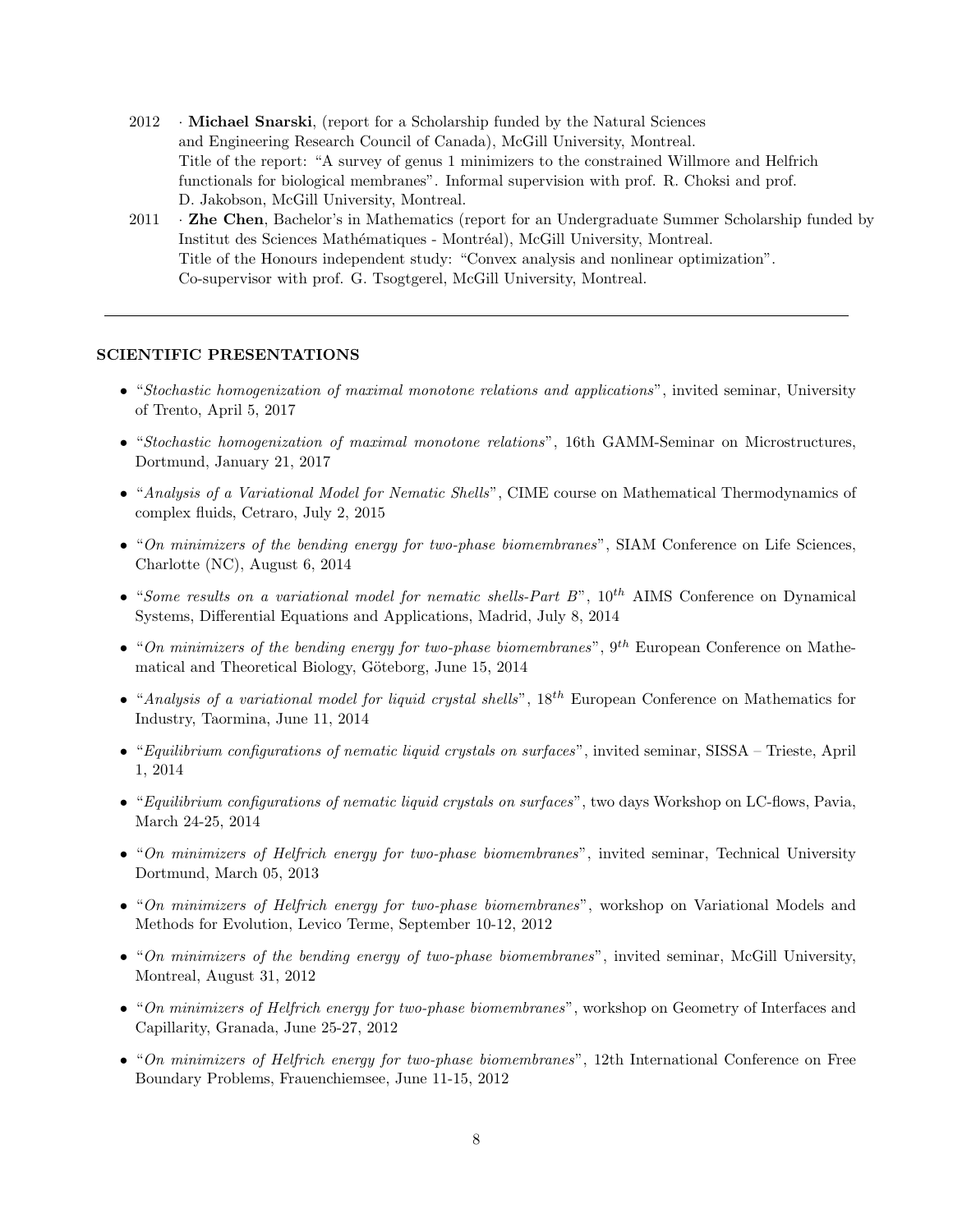- "On minimizers of the doubly constrained Helfrich functional", workshop on Scale Transitions in Chemistry and Biology, Edinburgh, June 4-8, 2012
- "Global minimizers for axisymmetric multiphase membranes", invited seminar, Università Cattolica di Brescia, May 9, 2012
- "On minimizers of the doubly-constrained Helfrich functional," SIAM Conference on Analysis of Partial Differential Equations, San Diego, November 14-17, 2011
- "From diffusion to reaction via Gamma-convergence," SIAM Conference on Analysis of Partial Differential Equations, San Diego, November 14-17 2011
- "Existence of minimizers for a constrained functional on curvatures," invited seminar, CRM/McGill, Montreal, October 31, 2011
- "Periodic homogenization for a model of plasticity," workshop on "Macroscopic Modeling of Materials with Fine Structure," Carnegie Mellon University, Pittsburgh, May 26-28, 2011
- "Periodic homogenization for a model of plasticity," BIRS workshop "Rate-independent systems: Modeling, Analysis, and Computations," Banff, August 29 – September 3, 2010
- "Homogenization of Prandtl-Reuss plasticity equations,"  $81^{st}$  Annual meeting of the International Association of Applied Mathematics and Mechanics (GAMM), Karlsruhe, March 22-26, 2010
- "Homogenization of Prandtl-Reuss plasticity equations," Eindhoven-Dortmund meeting, March 15-16, 2010
- "Homogenization for a problem of elasto-plasticity," invited seminar, University of Trento, March 2, 2010
- "Homogenization of plasticity equations in arbitrary dimension," invited seminar, Technische Universität Darmstadt, December 16, 2009
- "Variational methods for pattern formation in diblock copolymers," "CASA day," Eindhoven, November 13, 2008
- "Variational methods for pattern formation in diblock copolymers," workshop "PDE approximations in fast reaction - slow diffusion scenarios" Leiden, November 10-14, 2008
- "Variational methods for pattern formation in diblock copolymers," invited seminar, Technische Universität Dortmund, November 6, 2008
- "Variational methods for pattern formation in diblock copolymers," Jahrestagung der Deutsche Mathematiker Vereinigung, Erlangen, September 2008
- "Variational methods for pattern formation in diblock copolymers," invited seminar, Centre for Wiskunde & Informatica, Amsterdam, September 9, 2008
- "Variational methods for pattern formation in polymers," NDNS+ workshop "Partial Differential Equations in Applied Analysis," Apeldoorn, May 22-23, 2008
- "A Variational model for diblock copolymers," CIM/UC Summer School "Topics in Nonlinear PDES," Coimbra, July 22-27, 2007
- "Patterns formation in diblock copolymers," "CASA day," Eindhoven, May 9, 2007
- "Inverse eigenvalue problems," "CASA Seminar," Eindhoven, April 4, 2007
- "Mathematical models for the cardiac electric field," European Mathematical Society summer school "Mathematics in Molecular Cell Biology," Linz, September 11-23, 2006